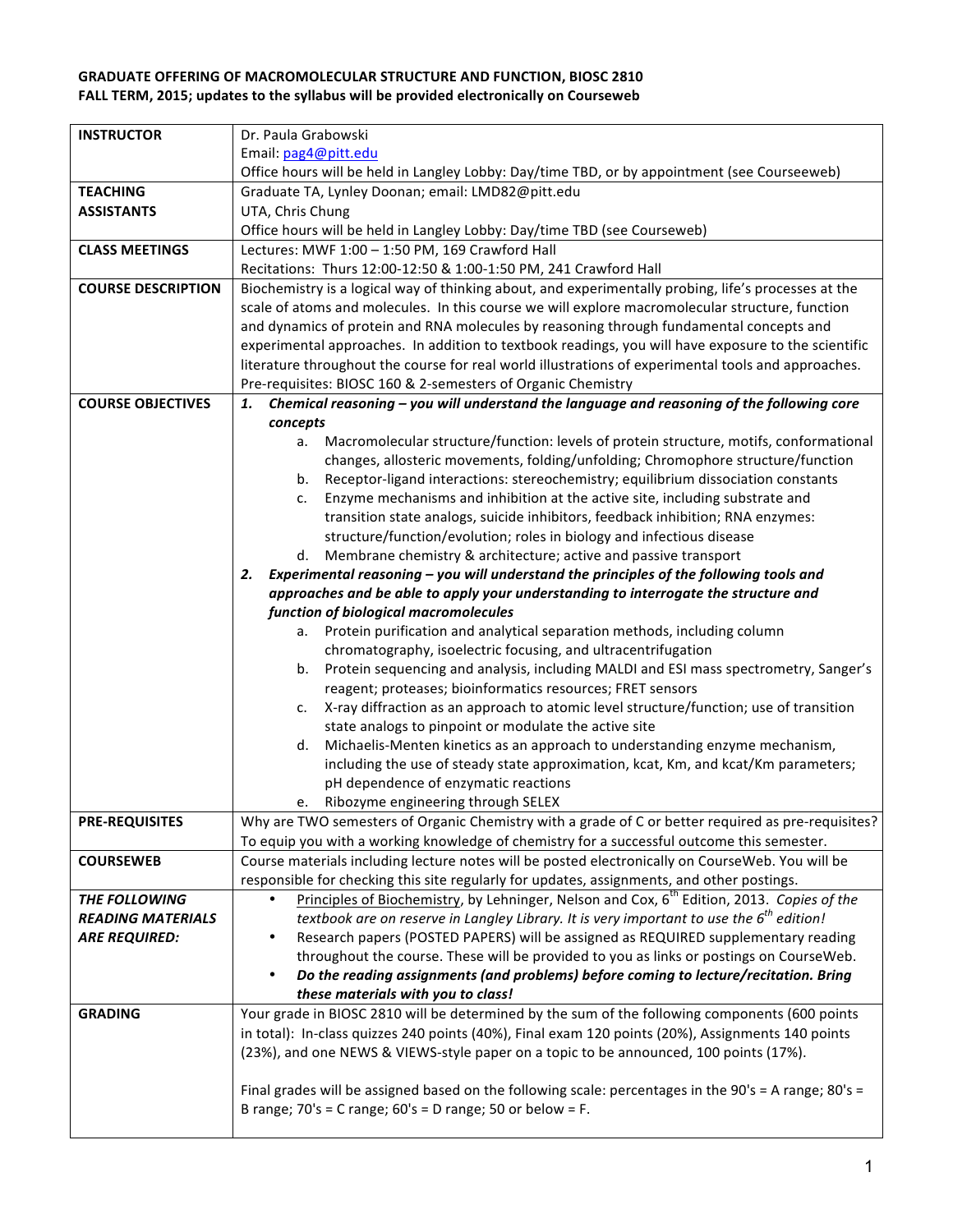|                            | QUIZZES (4 x 60 points each):<br>Quizzes will be closed book with no aids permitted (calculators or electronic devices).<br>Quizzes must be completed in pencil only. Do not use pen or marker.<br>Questions of clarification are not permitted during a quiz.<br>٠<br>If you miss a quiz you will need to have a compelling excuse in the form of written<br>$\bullet$<br>documentation, such as a signed letter from a physician or the equivalent. The instructor<br>will make the determination of whether or not a make-up quiz will be given, and the<br>format/date/time of the make-up. If the excuse is not acceptable, a grade of zero will be<br>recorded.<br>FINAL EXAM (120 points): |
|----------------------------|---------------------------------------------------------------------------------------------------------------------------------------------------------------------------------------------------------------------------------------------------------------------------------------------------------------------------------------------------------------------------------------------------------------------------------------------------------------------------------------------------------------------------------------------------------------------------------------------------------------------------------------------------------------------------------------------------|
|                            | The Final Exam will be given at the date and time scheduled by the university Registrar.<br>Rescheduling is not permitted, except under the following circumstance. For students who<br>have three Final Exams (including the one for this class) scheduled on the same day: If you<br>would like to request permission to reschedule the final exam for this class, you must do so<br>in writing in accordance with the policies of the Registrar.                                                                                                                                                                                                                                               |
|                            | The Final Exam is required, and will be cumulative.<br>$\bullet$<br>The Final Exam will not be returned to you, but you will be permitted to view your exam by<br>$\bullet$<br>appointment.<br>ASSIGNMENTS/PROJECTS (140 points; 12 x 8 points + 44): Written assignments will be completed                                                                                                                                                                                                                                                                                                                                                                                                       |
|                            | outside of the classroom. Follow the instructions as given.<br>How will your assignments be graded? The following components will be evaluated:<br>On-time submission is required; late assignments will not be graded.<br>$\circ$<br>Completeness; If your work is incomplete/deficient, or if you exceed the page<br>$\circ$<br>limit, points will be deducted from your score.                                                                                                                                                                                                                                                                                                                 |
|                            | Reasoning; show or explain your reasoning clearly.<br>$\circ$<br>Originality; copying from another source or another student's work without<br>$\circ$<br>acknowledging that source is considered plagiarism and will be classified as a<br>major deficiency and such assignments will not be graded.<br>If your work is of exemplary quality (more than expected), you will receive one or<br>$\circ$<br>two additional points.                                                                                                                                                                                                                                                                  |
|                            | NEWS & VIEWS-STYLE PAPER (100 points): You will write a News and Views-style paper on a<br>research paper or topic chosen by the instructor: first draft of paper 25 points; peer review 20<br>points; response to peer review 20 points, Final draft of revised paper, 35 points.                                                                                                                                                                                                                                                                                                                                                                                                                |
| <b>ACADEMIC INTEGRITY</b>  | Students in this course will be expected to comply with the University of Pittsburgh's Policy on<br>Academic Integrity Any student suspected of violating this obligation for any reason during the<br>semester will be required to participate in the procedural process, initiated at the instructor level,<br>as outlined in the University Guidelines on Academic Integrity. This may include, but is not limited<br>to, the confiscation of the examination of any individual suspected of violating University Policy.<br>Furthermore, no student may bring any unauthorized materials to an exam, including dictionaries<br>and programmable calculators.                                  |
| <b>DISABILITY SERVICES</b> | If you have a disability for which you are or may be requesting an accommodation, you are<br>encouraged to contact both your instructor and Disability Resources and Services (DRS), 140<br>William Pitt Union, (412) 648-7890, drsrecep@pitt.edu, (412) 228-5347 for P3 ASL users, as early as<br>possible in the term. DRS will verify your disability and determine reasonable accommodations for<br>this course.                                                                                                                                                                                                                                                                              |
| <b>COPYRIGHT NOTICE</b>    | Course materials may be protected by copyright. United States copyright law, 17 USC section 101,<br>et seq., in addition to University policy and procedures, prohibit unauthorized duplication or<br>retransmission of course materials. See Library of Congress Copyright Office and the University<br><b>Copyright Policy.</b>                                                                                                                                                                                                                                                                                                                                                                 |
| <b>STATEMENT ON</b>        | To ensure the free and open discussion of ideas, students may not record classroom lectures,                                                                                                                                                                                                                                                                                                                                                                                                                                                                                                                                                                                                      |
| <b>CLASSROOM</b>           | discussion and/or activities without the advance written permission of the instructor, and any                                                                                                                                                                                                                                                                                                                                                                                                                                                                                                                                                                                                    |
| <b>RECORDING</b>           | such recording properly approved in advance can be used solely for the student's own private use.                                                                                                                                                                                                                                                                                                                                                                                                                                                                                                                                                                                                 |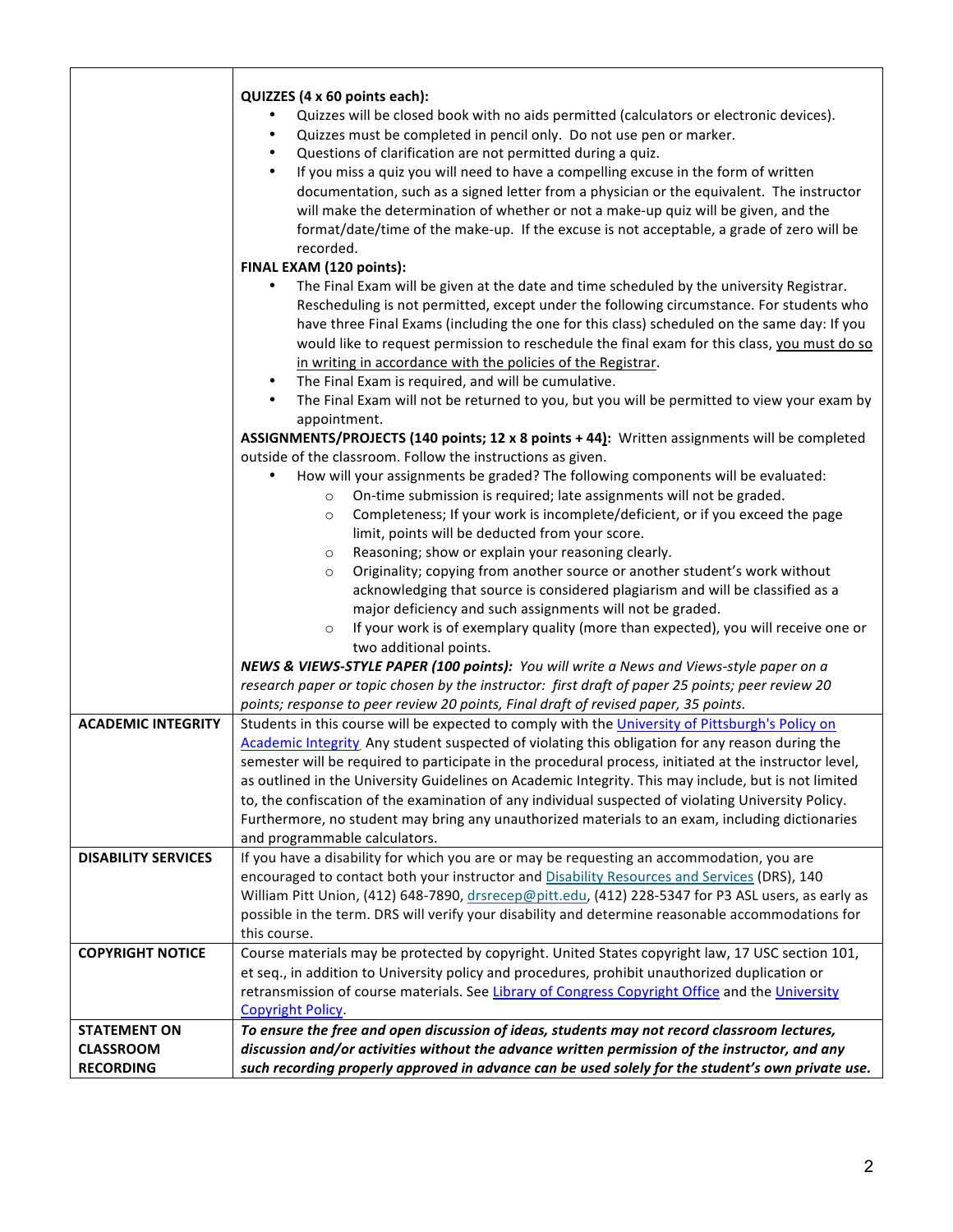## **SCHEDULE OF TOPICS & ASSIGNMENTS**

|      | Dates   | Lecture Topics                                                               | <b>Reading Assignments</b>      |
|------|---------|------------------------------------------------------------------------------|---------------------------------|
| Week | M 8/31  | Welcome; amino acid chemistry; non-covalent interactions in proteins;        | Ch3.1, BOX 3-1, Fig10-23        |
| 1    |         | amphipathic compounds; UV VIS spectroscopy                                   |                                 |
|      | $W$ 9/2 | Amino acids & peptides; amino acids capabilities as nucleophiles; aspirin &  | Ch3.1; Fig 13-2,3; Fig 6-9; Fig |
|      |         | acetylation of COX; biomolecules derived from amino acids                    | 21-15; Fig22-29; Fig22-31       |
|      | Th 9/3  | RECITATION PG: acid base chemistry of amino acids; amino acid salt bridges   | Ch2 prob 15, 32, Fig 3-11;      |
|      |         | in the protein core; Tryptophan & ion channel proteins                       | Fig 11-13                       |
|      | F 9/4   | Henderson-Hasselbalch; peptide bond formation/hydrolysis; Glutathione        | Ch3.2                           |
|      |         | Bioinformatics of the week: NCBI PUBCHEM & 3D VIEWER                         |                                 |
| Week | M 9/7   | Labor Day Holiday                                                            |                                 |
| 2    | W 9/9   | Protein purification: cell extracts, column chromatography, HPLC, use of     | Ch3.3 & Ch3 prob 15             |
|      |         | affinity tags for protein purification Fig9-11                               | Ch9_Fig 9-11                    |
|      | Th 9/10 | RECITATION: net electric charge of peptides; isoelectric focusing            | Ch3 prob 4, 5, 11, 22           |
|      | F 9/11  | Insulin: structure/function (Fig 3-24), Insulin family signature sequence,   | Ch3.4; BOX 23-1;                |
|      |         | Bioinformatics of the week: PROSITE (http://prosite.expasy.org); P01308;     | Ch3 prob 21 & 22                |
|      |         | MORPH SERVER AT YALE BIOINFORMATICS; Insulin morph ID 940260-22867           |                                 |
| Week | M 9/14  | Proteases (Table 3-6); Mass Spectrometry; Proteomics (Snapshot MS)           | Ch3 Fig 3-30, 3-31; SNAPSHOT    |
| 3    | W 9/16  | Protein secondary and tertiary structure; domain structure/function          | Ch4.1-4.3; KLENOW Fig 2a        |
|      | Th 9/17 | RECITATION: secondary structure, CD spectra, KLENOW Fig 2a                   | Ch4 prob 1, 2, 4, 10; KLENOW    |
|      | F 9/18  | Intro to X-ray crystallography; Dorothy Crowfoot Hodgkin & vitamin B12       | HODGKIN; BOX4-5 & BOX17-2       |
|      |         | (also see: http://www.nobelprize.org, and search for Dorothy Hodgkin)        | Also see PubChem                |
| Week | M 9/21  | Protein motifs and conformational changes, EF-hand motifs; Calmodulin;       | Ch4.1-4.3 & Box3-2              |
| 4    |         | sequence logos; http://molmovdb.mbb.yale.edu/molmovdb/                       | <b>MORPH SERVER at Yale</b>     |
|      | W 9/23  | Factors contributing to the correct folding of polypeptide chains; scrambled | Ch4.4 & ANFINSEN                |
|      |         | Ribonuclease & kinetics of renaturation; denaturation curves                 |                                 |
|      | Th 9/24 | RECITATION: secondary structure; sequence logos & PROSITE; ANFINSEN          | Ch4 prob 13, 14 & ANFINSEN      |
|      | F 9/25  | A short story of Aequorin; protein purification from 50 tons of jellyfish!   | SHIMOMURA & review Ch3.3        |
|      |         | Bioinformatics of the week: NCBI STRUCTURE DATA BANK                         |                                 |
| Week | M 9/28  | QUIZ 1 (will cover material up to and incl. Th 9/24)                         |                                 |
| 5    | W 9/30  | GFP structure/function: ORMO study design, results & validation; mass        | ORMO Figs 1 & 2 & BOX 12-3      |
|      |         | spectrometry; GFP chromophore; cyclization of Ser-Tyr-Gly                    |                                 |
|      | Th 10/1 | RECITATION: GFP continued; Greek Key motifs; site-directed mutagenesis       | ORMO Table 2 & BOX 12-3         |
|      | F 10/2  | Fluorescence Resonance Energy Transfer (FRET); FRET Sensors                  | <b>HEIM Fig 2; TSIEN slides</b> |
| Week | M 10/5  | Receptor-ligand interactions; equilibrium dissociation constants             | Ch5.1-5.2, Table 5-1, WE5-1     |
| 6    | W 10/7  | Immunoglobulin fold; monoclonal antibodies & binding complementarity         | Fig 5-21,                       |
|      | Th 10/8 | RECITATION: Morphine Fab 9b1 (PDB ID, 1Q0Y); working with Kd's; binding      | Ch5 prob 1, 4, 10, 11           |
|      |         | complementarity                                                              |                                 |
|      | F 10/9  | Antibodies of note: Herceptin; role in breast cancer therapeutics            | <b>TBA</b>                      |
| Week | M10/12  | QUIZ 2 (will cover material from W 9/30 to Th 10/8)                          |                                 |
| 7    | W10/14  | Enzymes; rate enhancement by entropy reduction; transition states            | Ch6.1,6.2                       |
|      | Th10/15 | RECITATION: Enzyme workshop part 1                                           | Ch6 prob 4, 5, 7; Figs6-5 & 6-7 |
|      | F10/16  | Enzyme kinetics and inhibition; steady state, kcat, Km, kcat/Km, Part 1      | Ch6.3                           |
| Week | M 10/19 | Fall Break; class moved to Tuesday                                           |                                 |
| 8    | T 10/20 | Enzyme kinetics and inhibition; steady state, kcat, Km, kcat/Km, Part 2      | Ch6.3, XIE                      |
|      | W10/21  | Ornithine decarboxylase mechanism & Trojan horse inhibitors                  | Ch6.3, BOX6-3                   |
|      | Th10/22 | RECITATION: Enzyme workshop part 2                                           | Ch6 prob 8, 11, 12              |
|      | F 10/23 | Chymotrypsin: pH activity profile; steady state kinetic analysis             | Ch6.4                           |
| Week | M10/26  | Chymotrypsin mechanism: role of Ser95-His57-Asp102; kinetics                 | Ch6.4                           |
| 9    | W10/28  | Enzyme regulation by phosphorylation/dephosphorylation; Protein Kinase A     | Ch6.4, Fig 12-6; HUNTER         |
|      |         | catalytic & regulatory subunits; why nature chose phosphates!                |                                 |
|      | Th10/29 | RECITATION: Development of protein kinase inhibitors to combat cancer        | BOX 12-5 (Imatinib)             |
|      | F 10/30 | Pyrimidine biosynthesis & role of ATCase; feedback inhibition                | Fig 6-33 & Fig 22-38            |
| Week | M 11/2  | QUIZ 3 (will cover material from W 10/14 to F 10/29)                         |                                 |
| 10   | W 11/4  | Allosteric enzyme regulation: Aspartate Transcarbamoylase (ATCase);          | <b>GERHARDT, Figs 3-6</b>       |
|      |         | subunit composition; role of Zn2+; ultracentrifugation (Fig 6!)              |                                 |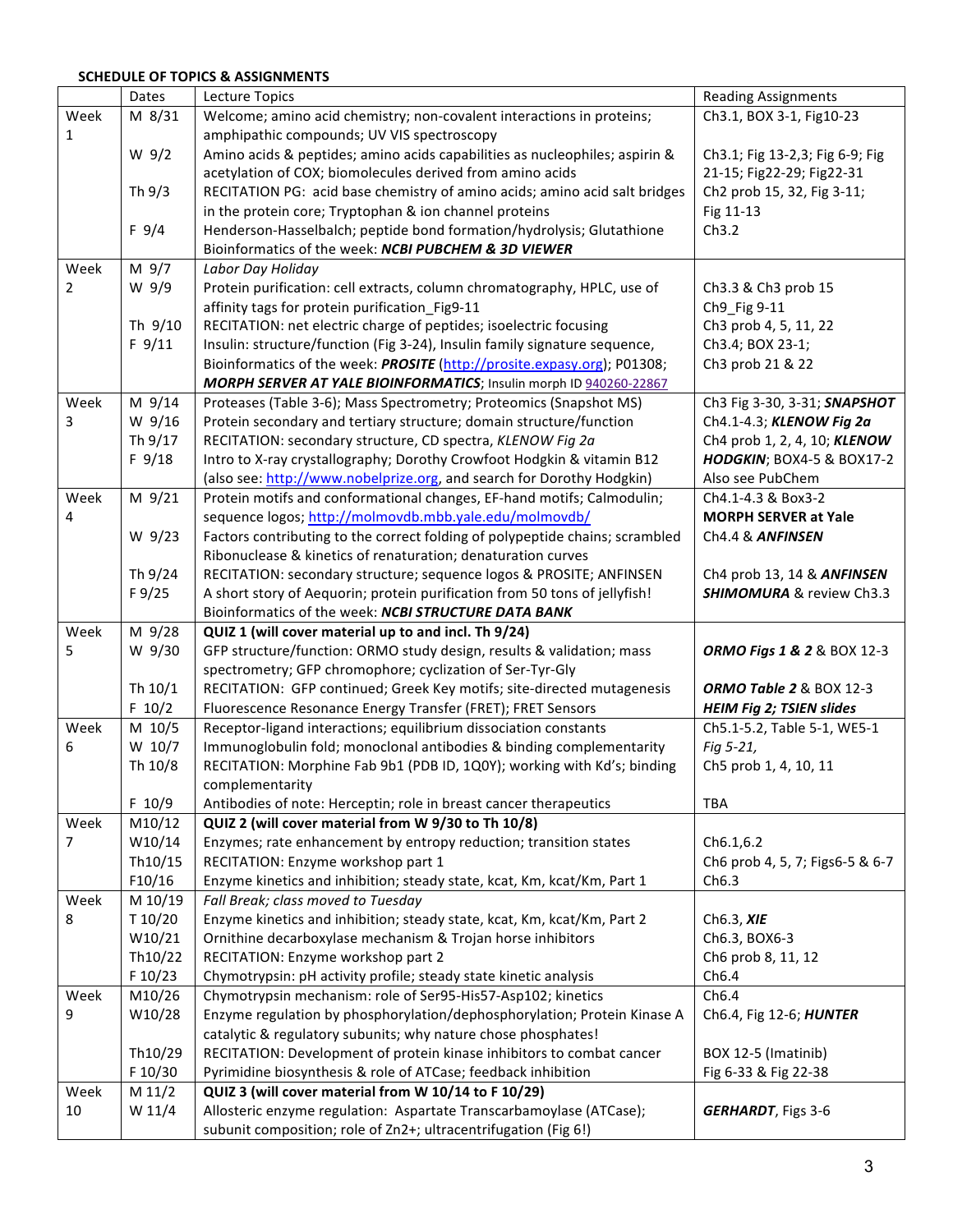|              | Th11/5  | RECITATION (ATCase freeze frame project)                                            |                                  |  |  |
|--------------|---------|-------------------------------------------------------------------------------------|----------------------------------|--|--|
|              | F 11/6  | ATCase: site-directed mutagenesis and kinetic analysis                              | <b>LIPSCOMB</b>                  |  |  |
| Week         | M11/9   | Catalytic RNA structure/function; alkaline hydrolysis of RNA; base-paired           | Ch8.1-8.2; Figs 8-8, 8-24, 8-25, |  |  |
| 11           |         | helical structures and pseudoknots; MFOLD WEBSERVER FOR FOLDING RNA<br>26-28; 26-29 |                                  |  |  |
|              |         | MOLECULES (http://mfold.rna.albany.edu/?q=mfold)                                    |                                  |  |  |
|              | W11/11  | Crawling out of the RNA World: evolutionary perspectives on ribozymes and           | <b>CECH Fig 1; STAPLE</b>        |  |  |
|              |         | RNP enzymes; catalytically active pseudoknots in biology & disease                  |                                  |  |  |
|              | Th11/12 | RECITATION; The 50S Ribosome peptidyl transferase activity                          | <b>NISSEN</b>                    |  |  |
|              | F 11/13 | The 50S Ribosome peptidyl transferase activity, continued                           | <b>FEDOR</b>                     |  |  |
| Week         | M 11/16 | <b>TWISTER PROJECT PART 1:</b>                                                      | <b>ROTH</b>                      |  |  |
| 12           | W11/18  | <b>TWISTER PROJECT PART 2:</b>                                                      | <b>ROTH</b>                      |  |  |
|              | Th11/19 | <b>RECITATION: MORE ON TWISTER!</b>                                                 | <b>ROTH</b>                      |  |  |
|              | F11/20  | Systematic Evolution of Ligands by EXponential enrichment (SELEX); RNA              |                                  |  |  |
|              |         | aptamers                                                                            | SASSANFAR, BOX 26-3              |  |  |
| Week         | M 11/23 | Lipids, prostaglandins & NSAIDs; working with lipids                                | Ch10.3-10.4; Ch prob 20          |  |  |
| 13           | W11/25  | Thanksgiving recess, Wednesday 11/25 - Sunday 11/29                                 |                                  |  |  |
| Week         | M 11/30 | Membrane architecture; membrane spanning proteins; hydropathy plots                 | Ch11.1-11.2                      |  |  |
| 14           | W 12/2  | QUIZ 4 (will cover from W 11/4 to M 11/18)                                          |                                  |  |  |
|              | Th12/3  | RECITATION: Glucose transporter Fig 11-30, 11-31, 11-32                             | Ch 11 prob 15, 17, 22            |  |  |
|              | F 12/4  | Introduction to ion channels; how ion channels open & close;                        | ASHCROFT Figs 1&2; Ch 11,        |  |  |
|              |         | transmembrane topology; selectivity; gating                                         | pp 420-424                       |  |  |
| Week         | M12/7   | K channels: Selectivity filter hypothesis; sequence alignment of K channels         | Ch 11.3, DOYLE Fig 1             |  |  |
| 15           | W 12/9  | K channels: architecture and function of selectivity filter; study design &         | ZHOU, Figs 1-5                   |  |  |
|              |         | use of monoclonal antibody Fab fragments; mechanism                                 |                                  |  |  |
|              | Th12/10 | RECITATION: review ion channels and channelopathies                                 | <b>ASHCROFT, ZHOU</b>            |  |  |
|              | F12/11  | Active transport: Na+K+ ATPase Pump structure/function, Jens Skou                   | Fig 11-36; 11-37; Ch 11 prob 8   |  |  |
|              |         |                                                                                     |                                  |  |  |
| <b>FINAL</b> |         | FRI DEC 18 FROM 4:00-5:50 PM, 169 Crawford Hall                                     |                                  |  |  |

## **2015 READING LIST** – primary research papers, authoritative reviews, and commentaries \*\*\*All entries are required reading

| Topic       | Short name           | Full article citation                                             | comments             |
|-------------|----------------------|-------------------------------------------------------------------|----------------------|
| Proteases,  | <b>KLENOW</b>        | Klenow H, Overgaard-Hansen K. Proteolytic cleavage of DNA         | Classic structure    |
| protein     |                      | polymerase from Escherichia Coli B into an exonuclease unit and a | function paper       |
| domains     | Fig 2a and text!     | polymerase unit. FEBS Lett. 1970 Jan 15;6(1):25-27. PubMed        | identifies multiple  |
|             |                      | PMID: 11947326.                                                   | functions in one     |
|             |                      |                                                                   | polypeptide!         |
|             | <b>HODGKIN</b>       | Hodgkin DC. The x-ray analysis of complicated molecules. Science. | Amazing account of   |
|             | Figs 2, 4, 8, and    | 1965 Nov19;150(3699):979-88. Review. PubMed PMID: 5320817.        | the use of x-ray     |
|             | Fig 12! Read all!    |                                                                   | crystallography      |
| <b>Mass</b> | SNAPSHOT MS          | Leitner A, Aebersold R. SnapShot: mass spectrometry for protein   | A useful collection  |
| spectro-    |                      | and proteome analyses. Cell. 2013 Jul 3;154(1):252-252.e1. doi:   | of info/resources    |
| metry       |                      | 10.1016/j.cell.2013.06.025. PubMed PMID: 23827686                 | about mass spec      |
| Green       | <b>GFP Nobel and</b> | GFP: Discovery, Expression and Development, supplied as link:     | Great overview of    |
| Fluorescent | <b>Tsien slides</b>  | http://www.nobelprize.org/nobel prizes/chemistry/laureates/200    | major discoveries    |
| Protein     |                      | 8/advanced.html;                                                  | associated with GFP  |
|             |                      | (slides from Roger Tsien Nobel lecture, FRET and FRET sensors)    |                      |
|             | <b>SHIMOMURA</b>     | Shimomura O., Biol Bull. 1995 Aug; 189(1): 1-5. A short story of  | Discovery of         |
|             |                      | aequorin. PMID: 7654844 [PubMed - indexed for MEDLINE]            | Aequorin & GFP       |
|             | ORMO                 | Ormö M, Cubitt AB, Kallio K, Gross LA, Tsien RY, Remington SJ.    | Atomic structure of  |
|             | Figs 1& 2, Table     | Crystal structure of the Aequorea victoria green fluorescent      | GFP and              |
|             | 2                    | protein. Science. 1996 Sep 6;273(5280):1392-5. PubMed PMID:       | chromophore; a       |
|             |                      | 8703075; http://www.ncbi.nlm.nih.gov/pubmed/?term=8703075         | challenging paper!   |
|             | <b>HEIM</b>          | Heim R, Tsien RY. Engineering green fluorescent protein for       | Initial evidence for |
|             | <b>Fig 3!</b>        | improved brightness, longer wavelengths and fluorescence          | use of GFP and       |